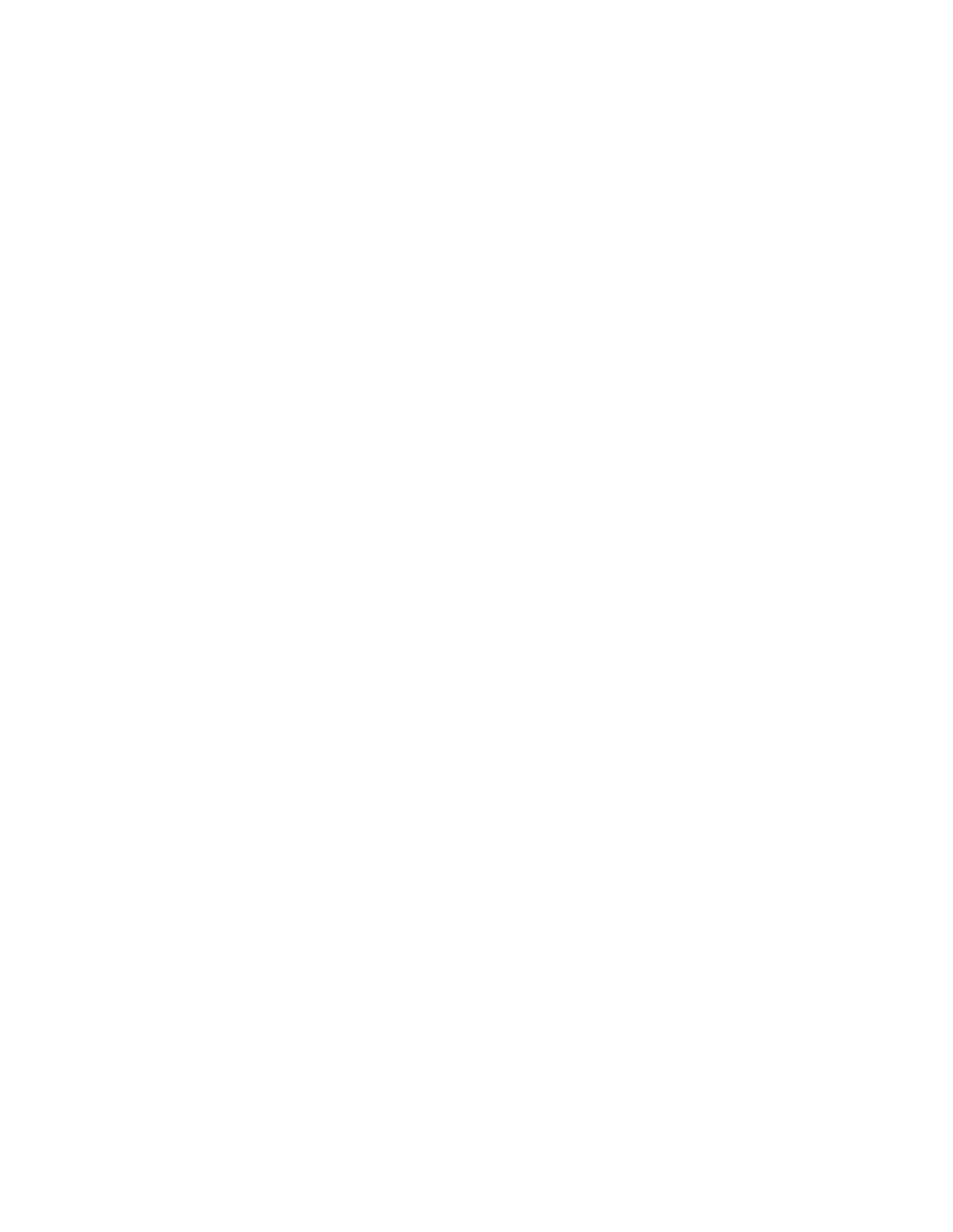**Joint Force Headquarters Community Community Community Community Cregon National Guard Salem, OR Technician Personnel 1 January 2005 Regulation 351** 

#### **Human Resources**

#### **Reorganization, Realignments, and Reduction in Force of Technicians**

By Order of the Governor:



**History.** This publication replaces the Oregon Army National Guard Regulation (ORARNGR) 690-3 Reorganization, Realignments & RIF of Technicians, and Oregon Air National Guard Instruction (ORANGI) 36-200, Reorganization, Realignment, and Reduction in Force of Technicians.

**Summary**. This regulation contains procedures and information used when dealing with reorganization, realignment, and reduction in force of the technicians workforce. It supplements information contained in National Guard Bureau Technician Personnel Regulation (NGB TPR) 300(351)title of dated 22 Nov 93.

**Applicability.** This regulation applies to all Oregon National Guard Federal Technicians. Additional information about reductions as they apply to bargaining unit members is contained in the agency's Collective Bargaining Agreement

**Proponent and exception authority.** The proponent for this regulation is the Director of Manpower and Personnel (J1).

The Director has authority to approve exceptions to this regulation that are consistent with controlling law and regulation. The Director may delegate this approval authority in writing, to a branch chief or specialist in the proponent office.

#### **Suggested Improvements.**

Users are invited to send comments and suggested improvements to: Joint Force Headquarters - Oregon, ATTN: J1/HR, PO Box 14350, 1776 Militia Way, Salem, OR 97309- 5047.

**Distribution.** This publication is available through links on several Oregon National Guard (ORNG) web sites or in print media, through the JFHQ-OR J1-Human Resources Office (HRO) at 503-584-3975.

#### **Contents**

#### **Section 1 - General**

Purpose 1-1, *page* 1 References 1-2, *page* 1 Explanation of abbreviations and terms 1-3, *page* 1 Responsibility 1-4, page 1 Policy 1-5, *page* 1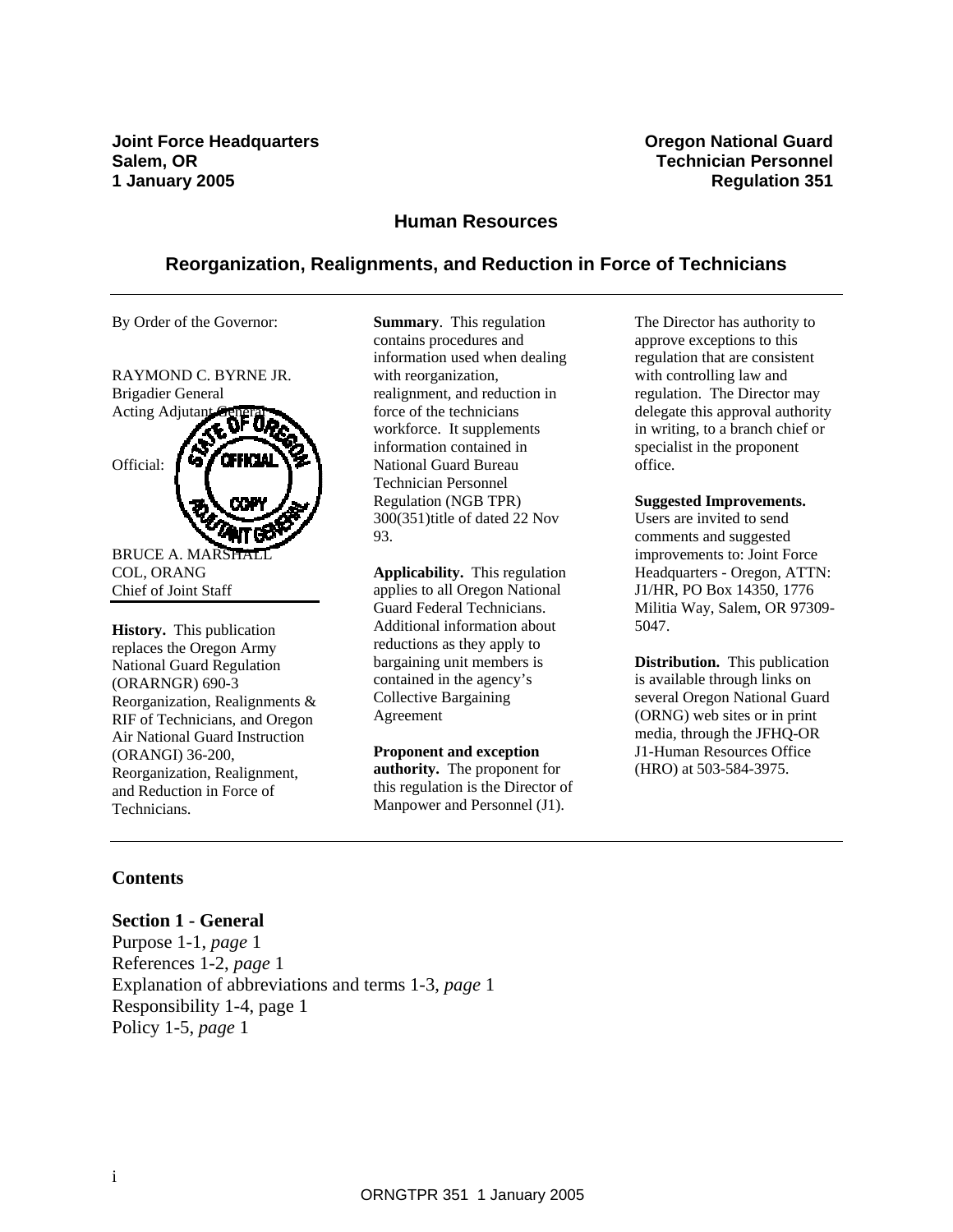## **Section 2 – Leadership Actions and Options Prior to Implementing a RIF**

Informing the Workforce 2-1, *page* 1 Leadership Options 2-2 , *page* 2

## **Section 3 – Reduction In Force (RIF)**

Reduction in Force Process 3-1, *page* 3 Placement Efforts 3-2, *page* 4

**Section 4 – Records and Files**  *page* 5

#### **Section 5 – Transfer of Function**

Definition Clarification 5-1, *page* 5 Types of Transfers 5-2 , *page* 5 Personnel Management Implications of Transfer of Function 5-3 , *page* 6

#### **Section 6**

Appeals and Corrective Action, *Page* 6

## **Appendix A – References**, *page* 7

**Glossary**, *page* 9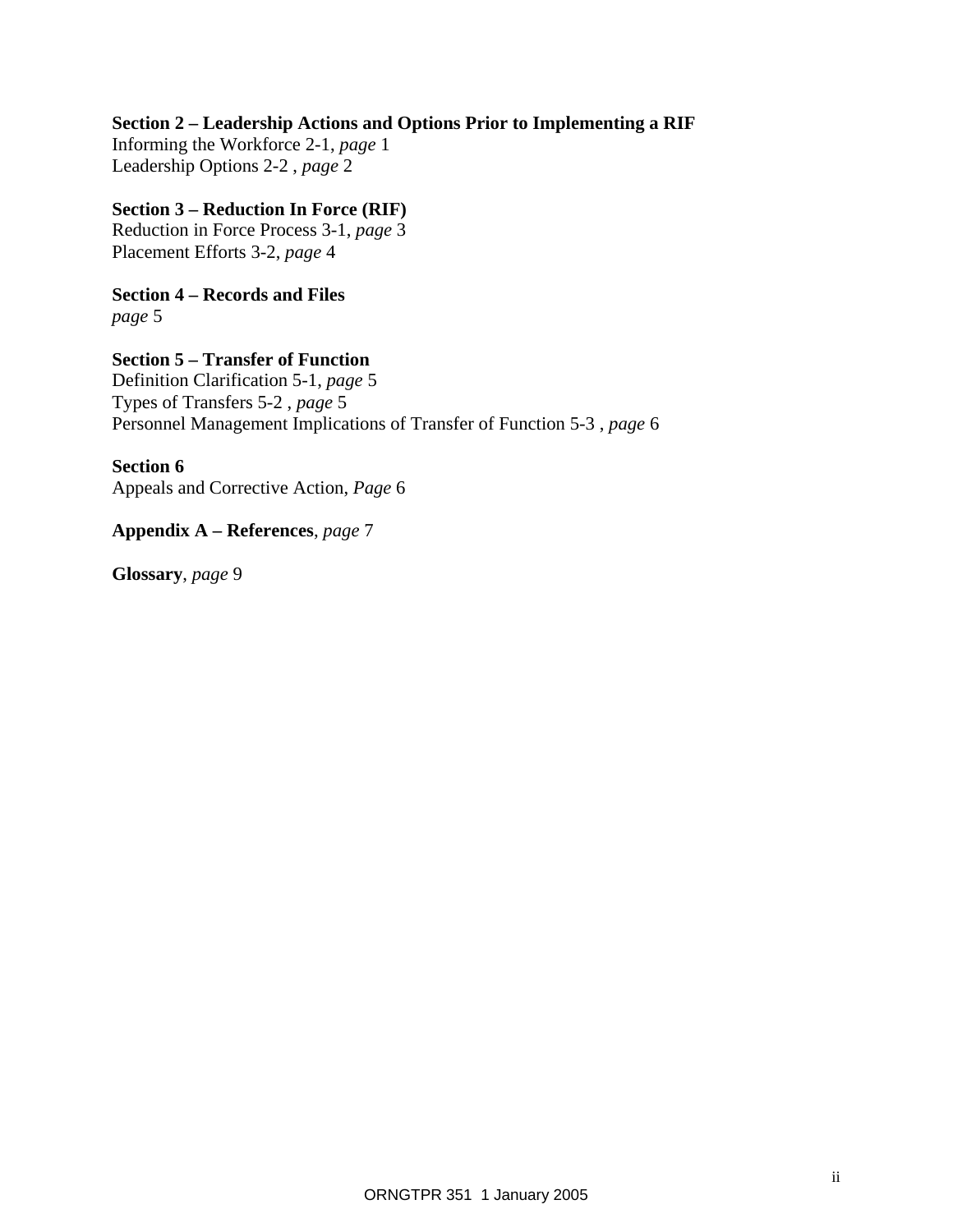# **Section 1 Introduction**

## **1-1. Purpose**

*a.* This regulation discusses management options in response to realignments, reorganizations and the formal Reduction In Force (RIF) process. It establishes procedures and requirements for implementing these actions.

*b.* All instructions necessary to address the possibility of reducing the force are contained in this regulation and apply to both dual and non-dual status technicians. Formal Reduction-in-Force procedures are unique for the National Guard since Title 32 United States Code (USC) Sections 709 (f) excludes National Guard technicians from the provisions of Title 5 USC 3502 (Order of Retention) and 5 USC 2108 (Veterans Preference).

## **1-2. References**

Required and related publications and prescribed and referenced forms are listed in appendix A

## **1-3 Explanation of abbreviations and terms**

Abbreviations and special terms used in the regulation are referenced in the glossary.

## **1-4 Responsibilities**

The leadership should ensure that all actions are implemented in a uniform, consistent and nondiscriminatory manner. When action is deemed necessary, management should consider the alternatives listed in paragraph 2-2 to eliminate or lessen the impact to full time ORNG technician personnel.

#### **1-5. Policy**

*a.* Equal Employment Opportunity Policy:

(1) Position may not be assigned to competitive levels on the basis of the sex of the incumbents, unless the positions are in combat units and prohibit the assignment of women.

(2) When placement actions involve technicians with disabilities, Section 501 of the Rehabilitation Act of 1972 (As Amended) and Title 29 Code of Federal Regulations (CFR) Section 1613 require management to provide reasonable accommodation for identified disabilities

*b.* Reduction in Force Policy:

(1) Reorganizations, realignments, and reduction in force (RIF) may require the movement or displacement of technicians. In most cases reduction of spaces does not necessarily result in a technician's separation.

(2) Oregon Air National Guard (ORANG) leaders will make every effort to avoid a formal RIF by considering management directed reassignments, employee requested down grades, furloughs, or voluntary retirements. A formal RIF should be implemented only as a final solution.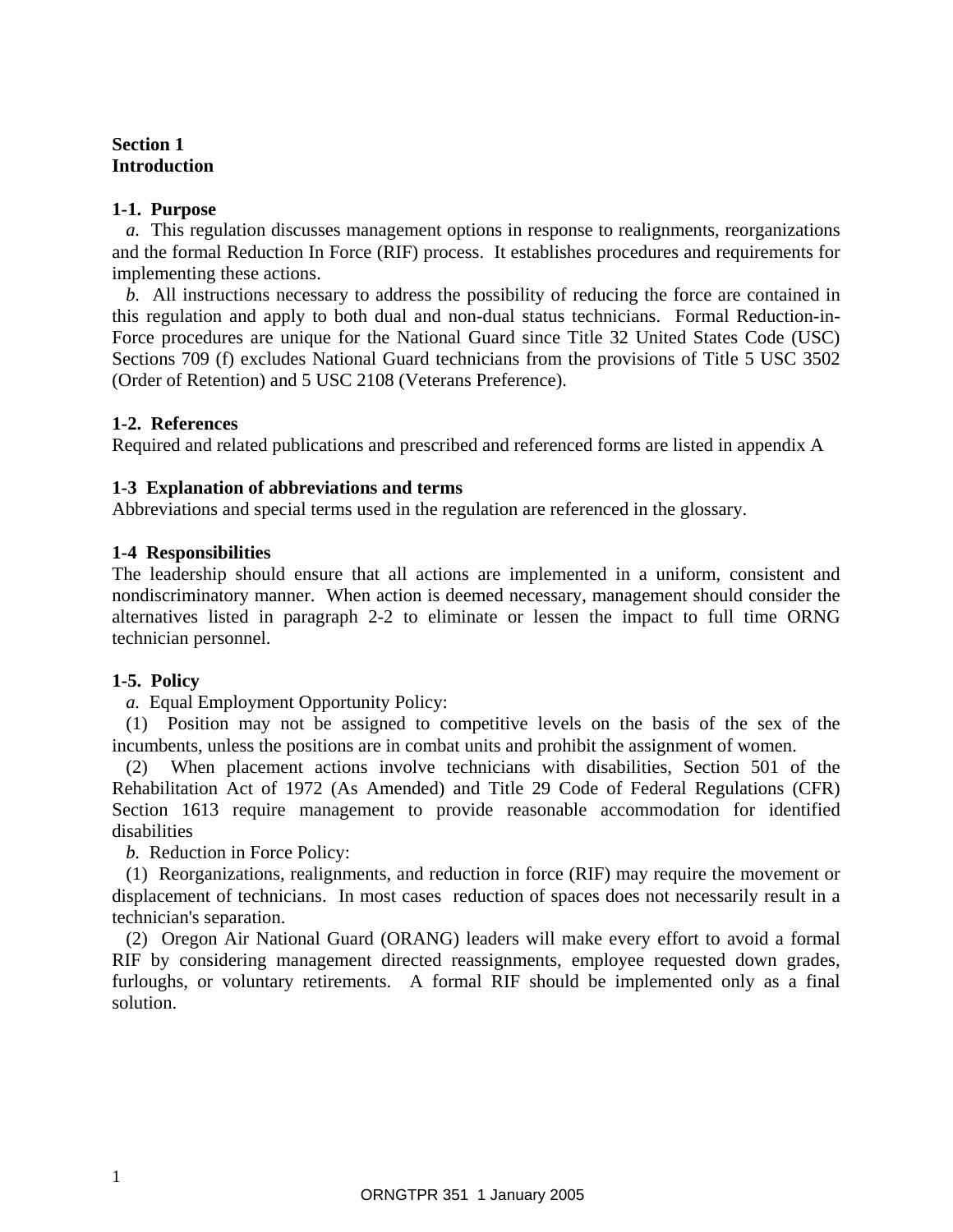# **Section 2 Leadership Actions and Options Prior to Implementing a RIF**

# **2-1. Informing the Workforce**

*a.* The Human Resources Office (HRO) will notify the labor organization concerning changes to the work force as soon as reliable information is received and follow any guidelines contained in the collective agreement.

*b.* The HRO will publish General and Specific Notices when appropriate in accordance with 5 CFR Sections 351-801 through 351-807.

*c.* To alleviate anxiety and control rumors, the HRO staff and effected leaders may conduct briefings, publish information about proposed changes and distribute information about regulations and where they may be reviewed.

## **2-2. Leadership Options**

Prior to any formal RIF, management should consider the following alternatives to eliminate or lessen the impact:

*a.* **Management Directed Reassignments**. Management may reassign technicians at any time to any location in the state. Reassignments to locations outside of the commuting area are subject to laws and regulations governing permanent change of station (PCS), discontinued service retirements and severance pay.

*b.* **Change to Lower Grade**. Technicians may voluntarily accept a change to lower grade to avoid or lessen the adverse impact of a reduction in force. If they choose to accept a change to lower grade and such actions are not based on performance, they may be entitled to grade and/or pay retention in accordance with National Guard Bureau TPR 990-2 ( B536 .S3)

*c.* **Furlough**. When budget reductions occur, management may avoid reduction in force actions and save payroll costs by using furloughs to place technicians temporarily in a non-pay status. For furloughs of 30 calendar days or less (or 22 workdays or less when furloughs are not continuous) refer to NGB TPR 715, Voluntary and Non-disciplinary Actions, para 2-7.

(1) Reduction in force procedures described in Chapter 3 should be used for furloughs which exceed 30 calendar days (or more than 22 workdays when furlough days are continuous). A furlough is appropriate when management expects to recall technicians back to work within twelve months. If technicians are recalled to duty before the specified date, those with higher retention standing will return to duty first.

(2) Give as much advance notice as possible, at least 14 calendar days before the effective date. Emergencies, e.g., shutdown of total facility because of natural disasters or lapse of Governmental funding, may require furloughs with no advance notice. In such situations, affected technicians will receive written notification as soon as possible. The technician will be informed of: (a) reason (s ) , (b) estimated length, (c) appeal rights, (d) the obligation to return to duty on the date specified, and (e) separation for failure to return to duty when recalled.

*d.* **Retirement**. Survey the work force to identify technicians who qualify and wish to retire. Their projected vacancies will create placement opportunities for surplus technicians. Retirement can be optional retirement, voluntary early retirement, or discontinued service retirement and is contingent upon meeting age and service requirements. Federal Employees Retirement System (FERS) employees also may retire at their minimum retirement age (MRA) with at least 10 years of service. Qualification and penalty for early or discontinued retirement will be determined by HRO based on current statute.

*e.* **Optional Retirement.**An employee's decision to retire after on meeting age and service requirements.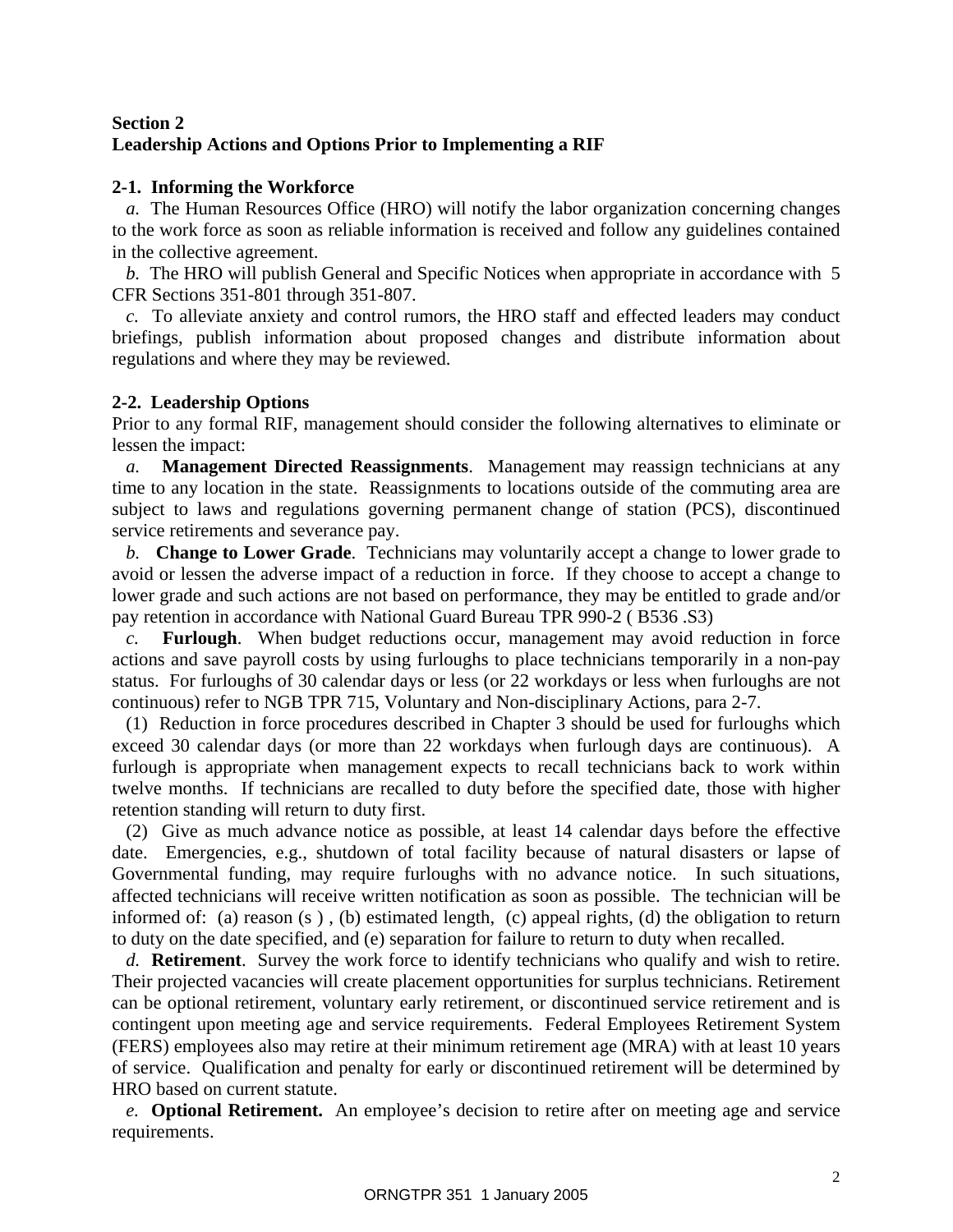*f.* **Voluntary Early Retirement.** When a reorganization or reduction causes a significant number of separations (5%) or demotions (20%), HRO may request relief in the form of voluntary early retirement of a technician who is not facing involuntary separation or demotion because of RIF, thus creating vacancies for placement of those who otherwise would be separated or demoted. Technicians who will be separated or demoted because of refusal to transfer outside the commuting area may be eligible for voluntary early retirement.

*g.* **Discontinued Service Retirement.** Eligible technicians who do not qualify for optional retirement may elect discontinued service retirement if they face separation because of: (1) RIF, (2) failure to transfer to a different Commuting area (3) loss of military membership. or (4) abolishment of position.

*h.* **Other Options**. These include curtailing normal recruitment, stopping promotion and placement actions, separating temporary technicians and encouraging use of leave without pay.

#### **Section 3 Reduction In Force (RIF)**

#### **3-1. Reduction in Force Process**

*a.* Preparation. Identification of eligible technicians who may choose optional retirement at the time of RIF would help management plan for placement of surplus technicians.

*b.* Competitive Area. When the extent of the RIF is known, establish the competitive areas as soon as possible. Technicians will compete for positions within their designated competitive area. Those who cannot be placed within the competitive area may be placed in vacant positions outside of their competitive area through merit placement procedures.

 *c.* Competitive Level. The HRO in conjunction with the functional area supervisor will establish the competitive level of each position far in advance of RIF. Separate competitive levels will be established for part-time and full-time positions, excepted and competitive positions, and supervisory and non-supervisory positions.

*d.* Retention Registers. Separate retention registers will be established by HRO for the different competitive levels. Technician names will be arranged on the register in descending order within each competitive level by retention standing.

*e.* Tie-Breakers. Technician service date (TSD) will be used as a tie-breaker in the event that two or more technicians have the same retention standing.

*f.* Status of Technicians Who Are Restored After Active Duty. In accordance with the Uniformed Service and Reemployment Rights Act (USERRA), title 38 USC Chapter 43, permanent personnel restored following a covered period of military service are protected from separation except for cause. This protection is 180 days following periods of covered service up to 180 days and one year for periods of covered service of 181 days or more. While the law states 31-180 days for the 180 day protection, court case of Bottger v. Doss Aeronautical Services, Inc., D.C.Ala.1985, 609 F.Supp. 583, upheld a period of 26 days. Indefinite and temporary employees are not covered by separation protection.

*g.* Competitive/Excepted Positions. Certain Organizations (e.g. USPFO, HRO) have both excepted and competitive service technicians who occupy identical positions. In such cases, competitive and excepted service technicians will be on separate retention registers. The Adjutant General will decide whether to reduce the excepted or competitive work force.

*h.* Order of Release. Technicians will be released beginning with the least tenured employee.

*i.* Adjustment in Order of Release. Adjustments in the order of release may be necessary for very unusual situations, e.g., to allow for completion of a special project impacting on the organization's mission. If lower standing technicians are retained while releasing those with a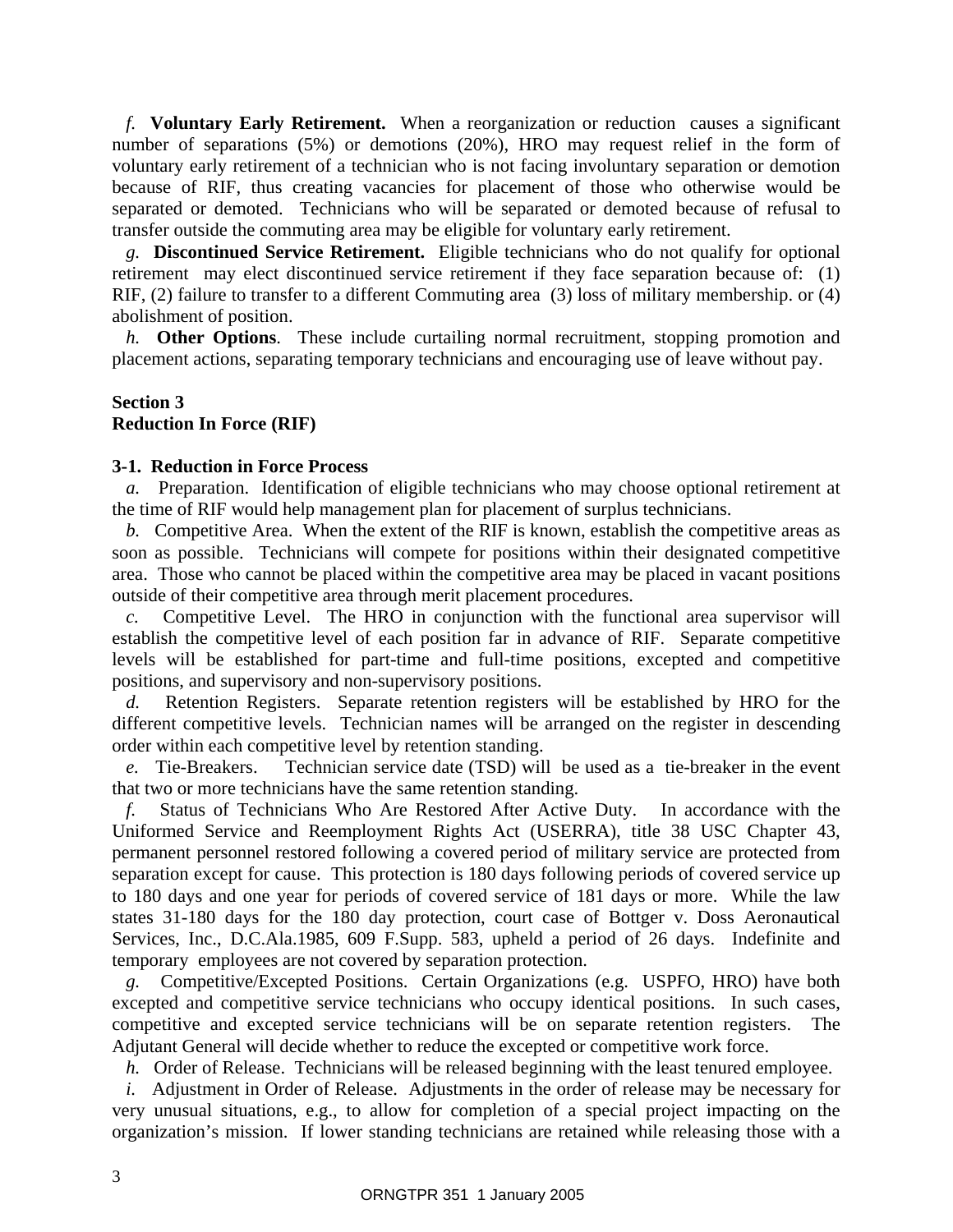higher standing, higher standing technicians will be informed in writing of the reasons for the change in the order of release. After completion, of the special project, the lower standing technician will be released and the higher standing technician will be reinstated to duty.

*j.* Preparation of Specific Notice. Before releasing technicians from their competitive level, they must receive a specific notice no later than 60 days prior to the effective date of the personnel action. The last day of the notice may not fall on a non workday. The personnel action may not be effected, or the notice delivered, during the period 15 December through 3 January. If a more severe action than originally proposed becomes necessary, a new notice will be issued. As a minimum, the following information will be included in the notice:

(1) Reason(s) for the action.

(2) Specific action that will be taken (reassignment, demotion, separation, etc.), and the effective date.

(3) Title, series, grade and salary of new job offer.

(4) If applicable, compatibility information for the new position.

(5) If applicable, reasons for any exceptions to the order of release.

(6) Location of retention registers, pertinent regulations, and who to contact for additional information.

(7) Appeal rights (how to submit, to whom, and time limits).

(8) An explanation of benefits due such as grade and pay retention, severance pay entitlement, and retirement eligibility.

(9) Information on re-employment rights.

(10) Requirement for the individual to acknowledge receipt of the notice by signature, if delivered in person, or by return receipt, if mailed.

#### **3-2. Placement Efforts**

*a.* Review of Qualifications. A review of each technician's qualifications will be made in conjunction with available vacancies.

*b.* Placement Actions. Placement offers will occur in the following order based on retention standing:

(1) Placement in vacant positions at the same grade or pay.

(2) Placement in vacant positions at lower grade levels or pay. There is no bump or retreat privilege to an occupied position of lower grade.

(3) Displaced technicians who meet minimum qualifications will be placed in vacant positions. When placed, technicians must meet all military/compatibility requirements.

(4) The HRO in coordination with the functional area supervisor may waive minimum qualification standards except mandatory education and military/compatibility requirements (unless waived by NGB) for placement in vacant positions at the same or lower grade.

(5) Competitive, merit placement procedures must be used for placement in higher graded positions.

(6) If the order of release process identifies more than one technician for release, the HRO will place technicians with higher standings before those with lower standings. Technicians unable to be placed must be separated.

*c.* Re-employment Priority Lists (RPL). A re-employment priority list contains names of individuals in tenure groups I and II who have been separated due to reorganization or reduction in force. The names are listed in order of tenure group and retention standing (highest to lowest ) and will remain on the list for two years.

 (1) Individuals will receive priority placement for all suitable vacancies at the same grade or representative pay rate of the former position. RPL registrants should also be queried about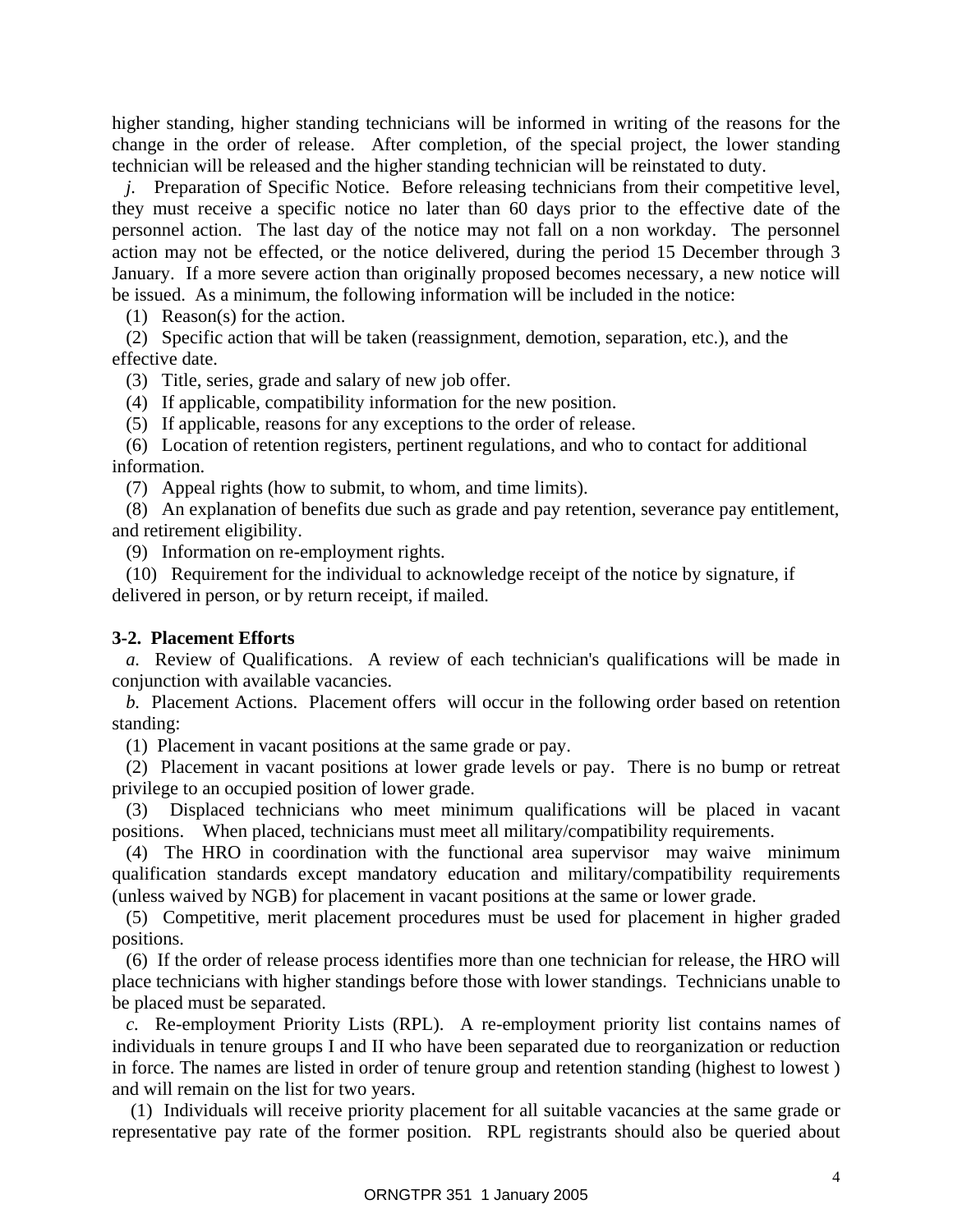availability for positions at lower grades in other commuting areas; however, their entitlement to re-employment is at the grade of the former position and in the same commuting area. Therefore, declination of re-employment opportunities at lower grades or outside the commuting area will not result in removal from the RPL.

(2) If vacancies become available, qualified technicians in tenure group I will be referred before those in tenure group II. All qualified technicians within the tenure group will be referred for consideration by the selecting official. Names of individuals who decline an offer at the same grade or representative rate, will be removed from the RPL. Technicians entitled to grade retention will receive priority placement before RPL registrants.

*d.* Information on Reemployment Rights. The Human Resources Office (HRO) will provide separated technicians with information on reemployment rights.

#### **Section 4 Records and Files**

The HRO will maintain and dispose of all files and records associated with any action in accordance with applicable regulations. Files will contain all records necessary to reconstruct any action, including rationale for establishment of the competitive area; official authorization for the reduction in force or reorganization: copies of all retention registers: RIF notices; placement actions; and other pertinent documents.

#### **Section 5 Transfer of Function**

#### **5-1. Definition clarification**

*a.* A transfer of function occurs when:

(1) A continuing function moves from one competitive area to another; or

(2) The competitive area in which the function is performed moves to another commuting area.

*b.* The movement of a function within the same commuting area does not meet the definition of a transfer of function. In a transfer of function, the operation of the function must stop in one and continue in its identical form in another area. The movement of a function to a gaining competitive or commuting area where an identical function is already being performed,. is not a transfer of function.

#### **5-2. Types of Transfers**

The transfer may occur within the same state or between different states.

*a*. Within the Same State. When the transfer of function occurs in the same state. every effort should be made to transfer technicians with the function. A written notice, containing information described in section 5-3 (a), must be issued to affected individuals a minimum of 90 days before the effective date.

*b.* Between States. A transfer of function may involve the relocation of a military unit to another state. The decision as to who will be appointed as a technician rests with the Adjutant General of the gaining state or his designated appointing authority. The decision as to who will be assigned to the military unit rests with the unit commander. These decisions will determine whether technicians from the losing state meet legal and regulatory requirements for transfer with their unit. The losing and gaining states should work together to effect the transfer and assist technicians who will face demotions or separations.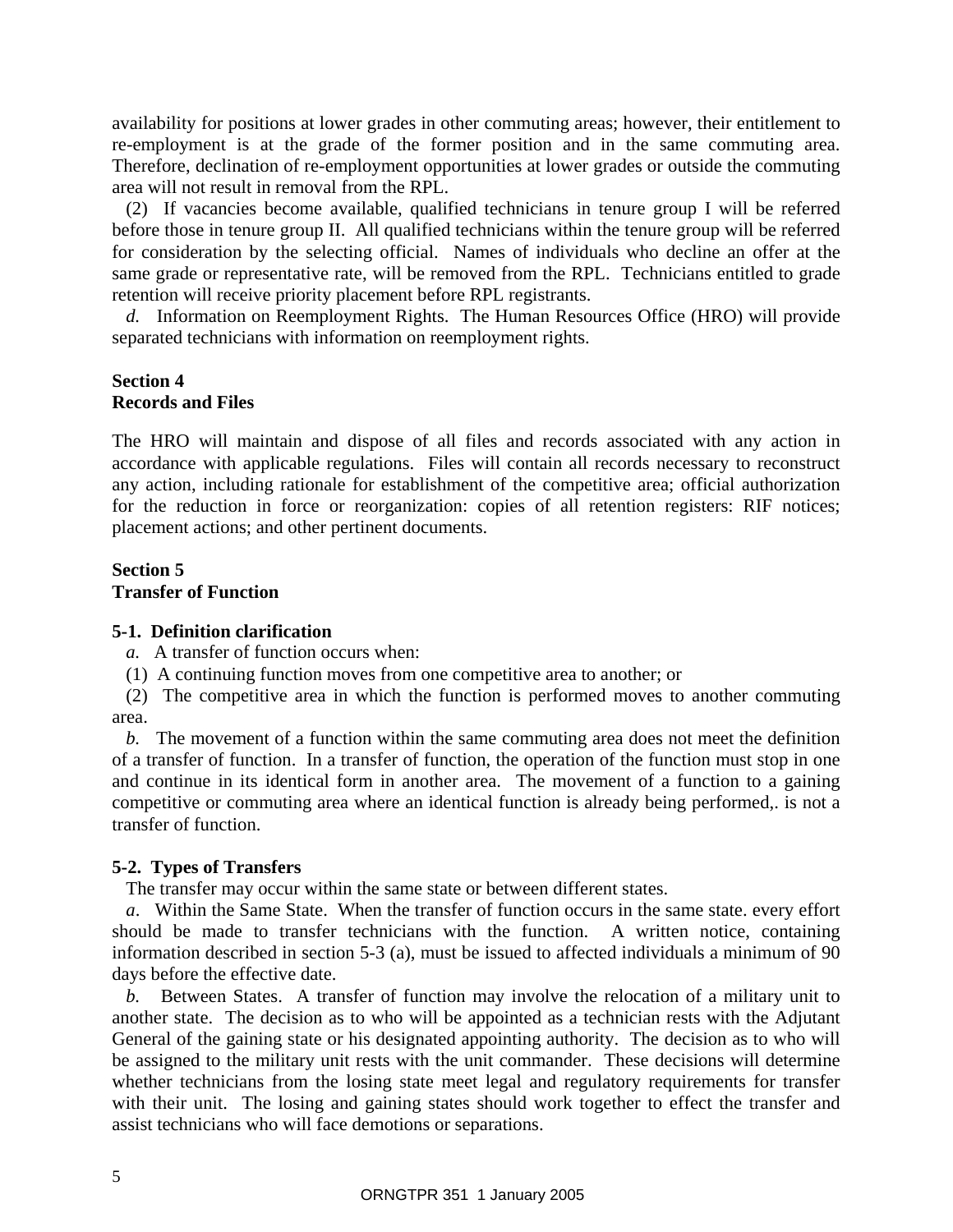#### **5-3. Personnel Management Implications of Transfer of Function.**

*a.* Losing State. Will notify the gaining state about affected technicians as far in advance as possible to determine who will transfer with the unit.

(1) As soon as this information becomes available HRO will issue a written notice to technicians within the function concerned, a minimum of 90 days before the effective date which states:

- Reasons for the transfer.
- Effective date.
- If applicable the maximum amount of time (at least 10 calendar days) to either accept or reject the transfer offer; and
- If the transfer offer is rejected, the notification letter contains a notice of termination of employment which is effective on the date of transfer.
- Eligibility for severance pay, optional retirement, and discontinued service retirement. If eligible, other technicians may volunteer to transfer in place of the incumbents of positions assigned to the transferring unit. Volunteers must meet technician qualification and military compatibility requirements.

 (2) The losing HRO will advise technicians who do not transfer with their unit about placement assistance available, including Department of Defense and Office of Personnel Management (OPM) Placement programs. Management has the option to reassign individuals to a organization that will not transfer to

another area. However, the losing state is not obligated to conduct a reduction in force in order to place technicians who do not transfer with their unit. If' placement opportunities do not exist, such technicians will be separated.

*b.* Gaining State. After determination is made as to the effective date of the transfer and which technicians will transfer with their unit, the gaining HRO will provide information on housing, schools, employment site, and other amenities.

#### **Section 6 Appeals and Corrective Action**

*a*. A technician or representative of the labor organization, who believes that the provisions of governing regulations were improperly applied, may appeal the action to the Adjutant General. The appeal must be in writing and be submitted no later than 30 days after receipt of the specific notice. The appeal must specifically state how the action failed to comply with the required procedures or regulations.

*b.* The Adjutant General will issue a written decision to all interested parties and, where appropriate direct corrective action. The Adjutant General's decision is final, and no other appeal opportunity exists.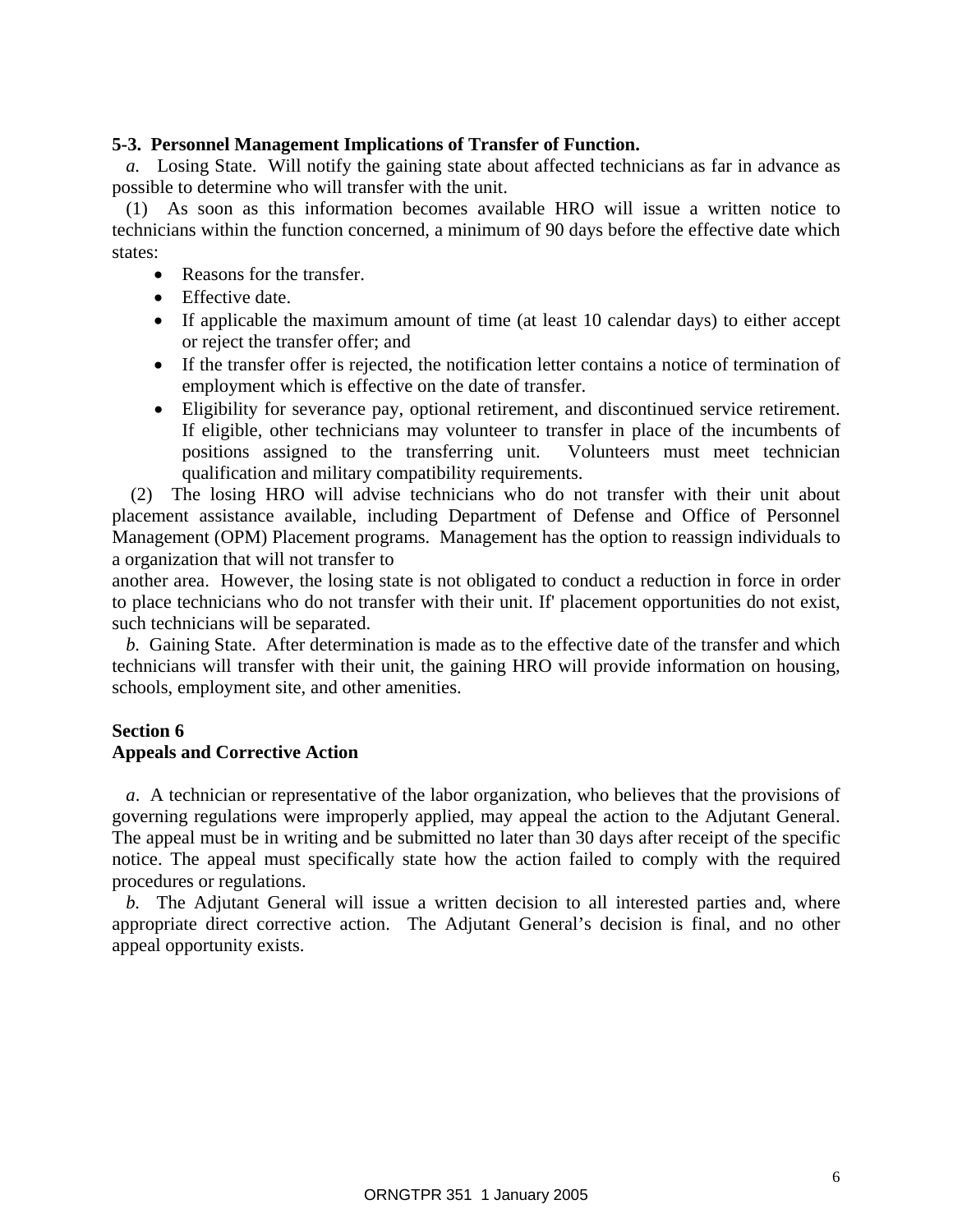**Appendix A References** 

**Section I – Required Publications**  None required

#### **Section II – Referenced Publications**

**Title 5 CFR**  Administrative Personnel

**Title 5 USC**  Government Organization and Employees

**Title 32 USC**  National Guard

**NGB TPR 715**  Voluntary and Non-disciplinary Actions

**Section III – Prescribed Forms**  None prescribed.

**Section IV – Referenced Forms**  None referenced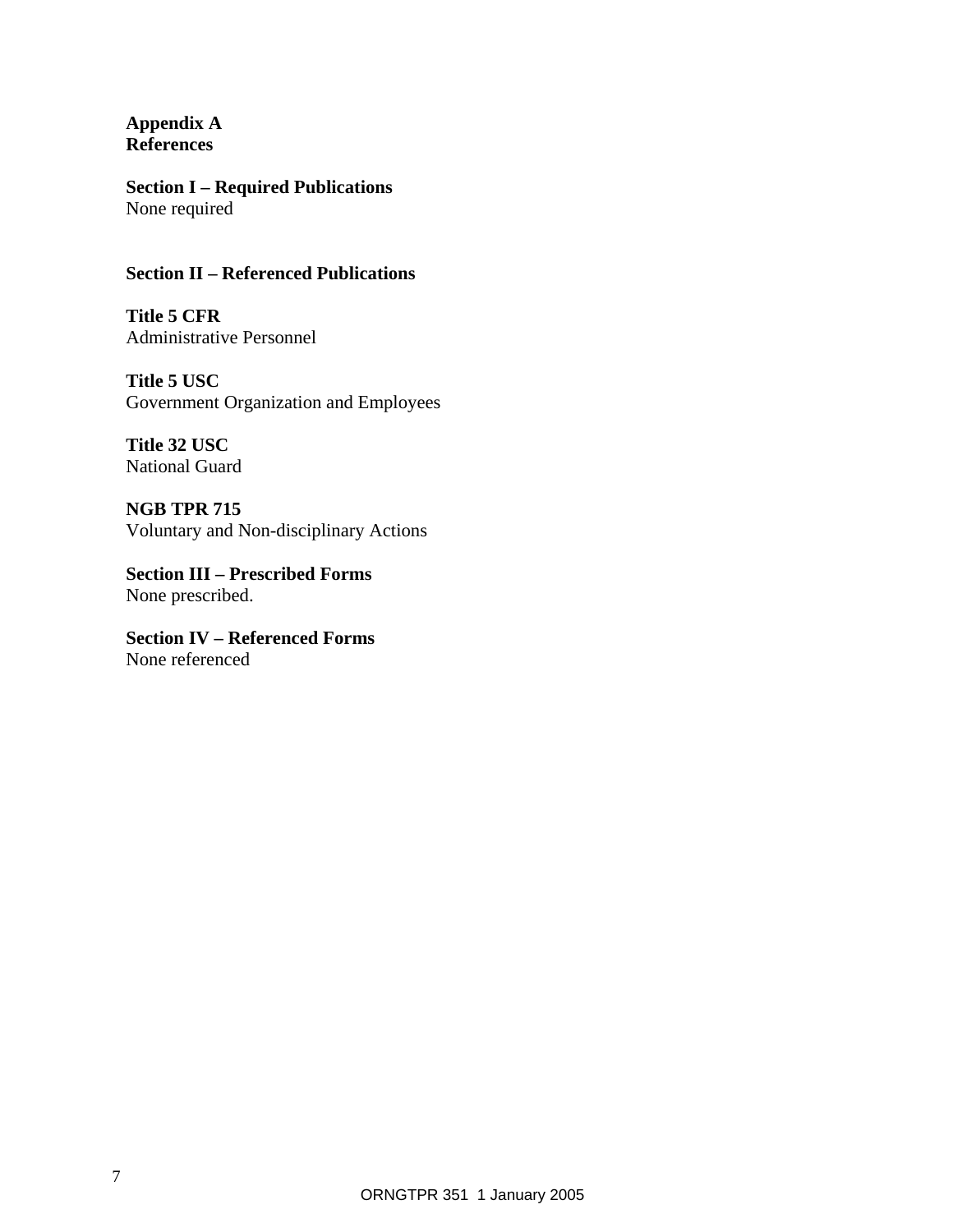**Glossary** 

**Section I – Abbreviations CFR**  Code of Federal Regulations

**FERS**  Federal Employees Retirement System

**HRO**  Human Resources Office

**MRA**  Minimum retirement age

**OPM**  Office of Personnel Management

**ORANG**  Oregon Air National Guard

**PCS**  Permanent Change of Station

**RIF**  Reduction In Force

**RPL**  Re-employment Priority List

**SCD**  Service Computation Date

**TSD**  Technician Service Date

**USC**  United States Code

**USERRA**  Uniformed Service and Reemployment Rights Act

## **USPFO**  United States Property & Fiscal Officer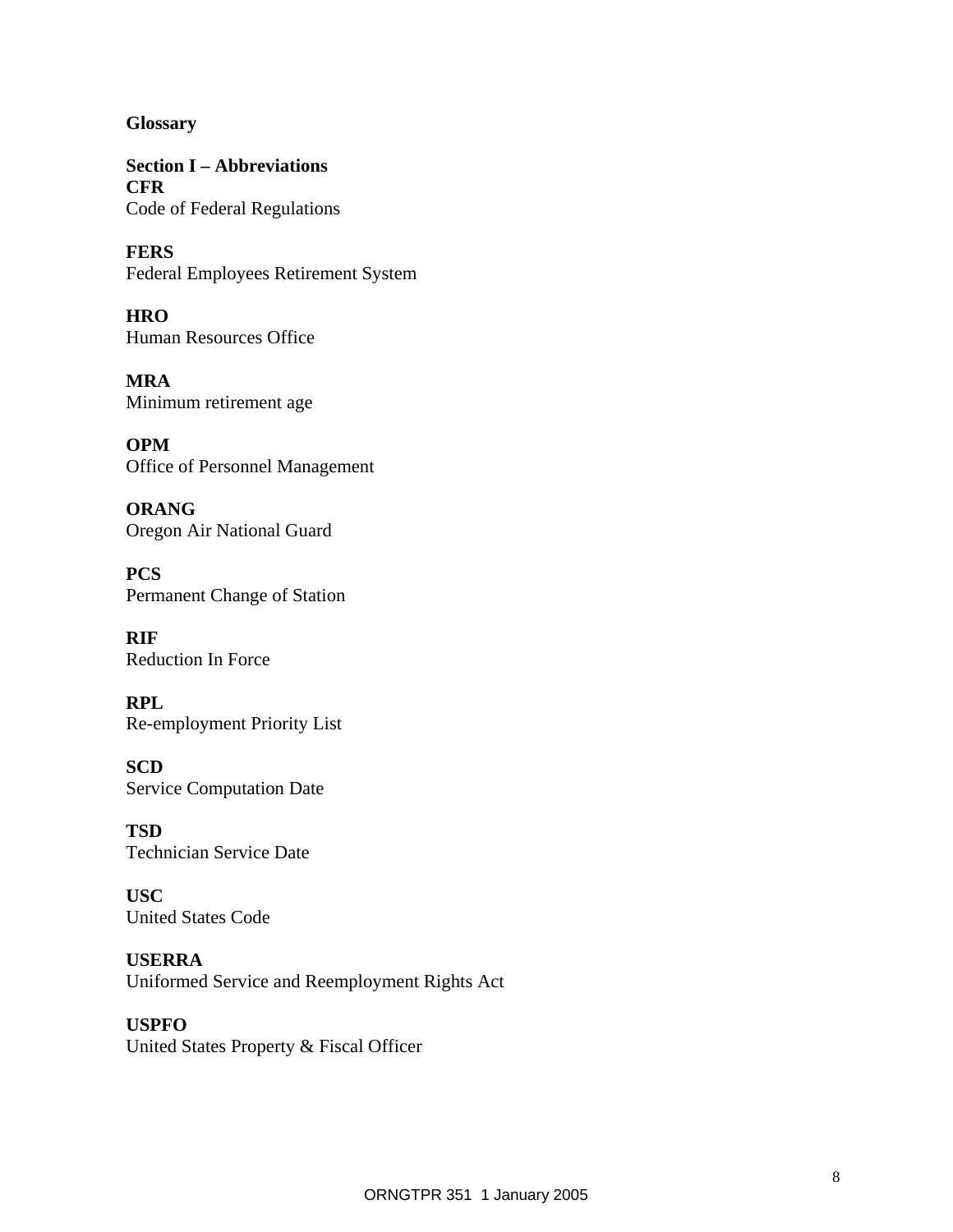#### **Section II – Terms Used**

**Advance Notices**. Written notices that inform technicians about actions (e.g. . reorganization, realignment, or RIF) that will occur and their affect upon the work force.

(1) **General Notice**. A written notice with an expiration date, that informs the work force about anticipated organizational changes when specific information about how each technician will be affected is unknown. The general notice discusses any changes in the organization that may involve the mission, function, location and number/types of positions and employees. A general notice is unnecessary when sufficient information is available to issue a specific notice. The general notice does not count toward the 60 day notice period for the specific notice.

(2) **Specific Notice**. A written notice addressed to each technician involved, which describes what specific actions will occur and their affect on each technician. The technician must receive the specific notice a minimum of 60 days before the effective date.

**Appeal**. A technician's request for review of procedures and actions taken, regarding a reduction in force. The right of appeal does not extend beyond the Adjutant General.

#### **Code of Federal Regulations**

The Code of Federal Regulations (CFR) is the codification of the general and permanent rules published in the Federal Register by the executive departments and agencies of the Federal Government

**Commuting Area**. A commuting area is any geographical area and surrounding localities where people live and can reasonably be expected to travel back and forth daily to their employment site. There is no set mileage standard which can be used to determine the commuting area.

**Competitive Area**. The boundary within which employees compete for retention and receive placement offers. A competitive area may be defined in terms of organizational and/or geographical location. It may be restricted to the commuting area for one organization or expanded to cover the entire state. The area may also include both the ARNG and ANG or be restricted to one service. Management, in conjunction with the HRO, determines the competitive area for the reduction in force.

**Competitive Level**. A group of identical or similar positions for which technicians compete for retention. Like positions are grouped by competitive levels within each competitive area.

(1) Generally each competitive level consists of positions which have the same grade and occupational series, or are similar enough in qualification requirements, working conditions, duties and pay so that the incumbent of one position can perform the duties of another position without significant training or interruption of work operations. Some positions in the same occupational series may be in different competitive levels because of major differences in functions and qualifications.

(2) There is no limit on the number of positions that may be assigned to a particular competitive level. The competitive level may consist of only one position if' it is too unique to be grouped with other positions.

(3) The position to which a technician is permanently and officially assigned is used to establish competitive levels. Temporary promotions, temporary reassignments, and details will not be used.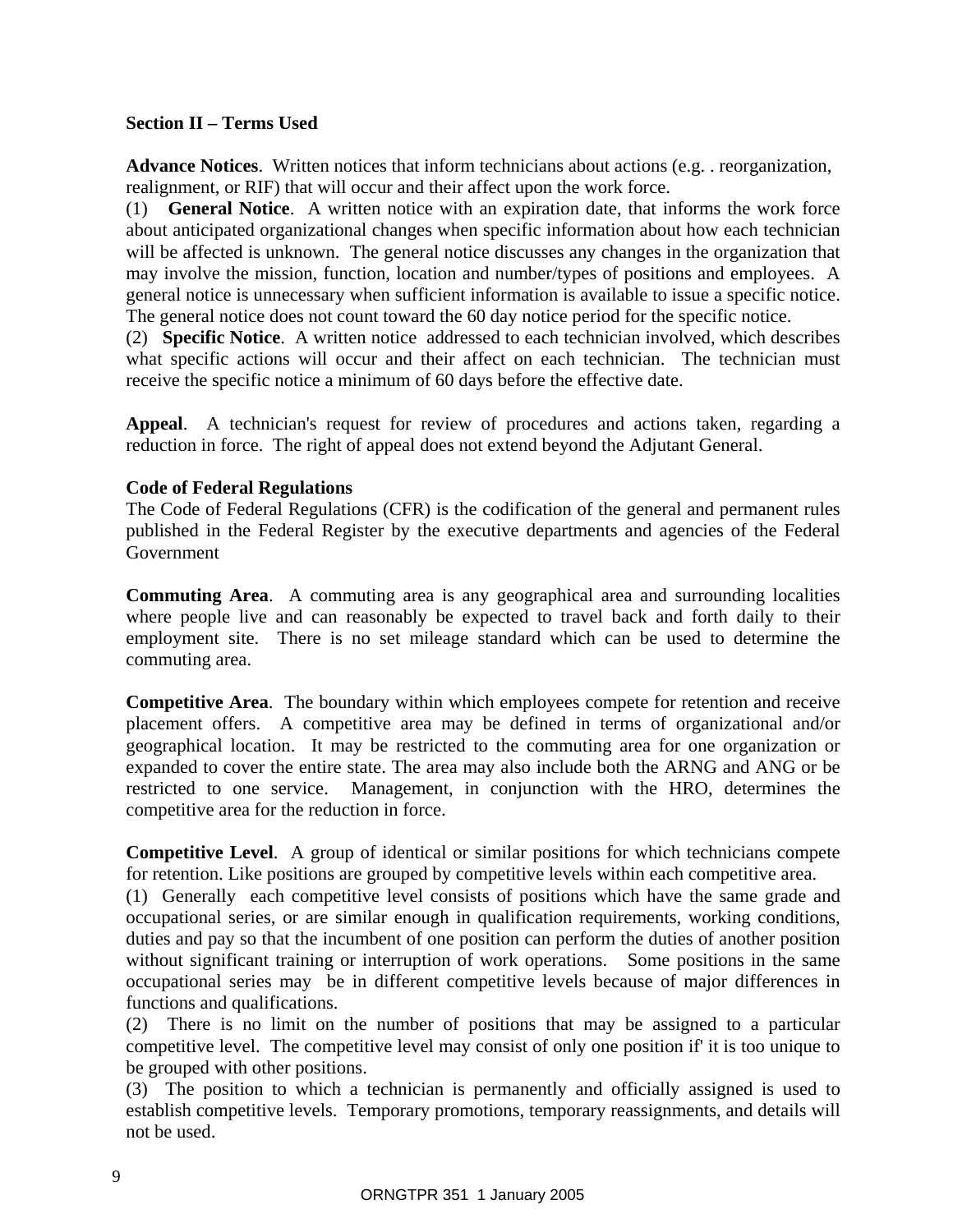**Grade Retention**. Retention of grade for a period not to exceed two years when demoted by RIF or reclassification.

**Reduction in Force** (RIF). A reduction in force occurs when a technician is released from his/her competitive level by separation, change to lower grade, furlough for more than 30 calendar days, or the technician is reassigned to another position which involve the displacement of the incumbent. Reductions may occur because of lack of work or funds, reorganization, abolishment of positions, transfer of function, or the need to provide a job placement for a former technician exercising restoration rights. Termination of' temporary appointments or temporary promotions; furloughs for less than 30 calendar days; or reclassification actions (unless part of reorganization) are not considered reduction in force actions. Unless directed by the National Guard Bureau, the decision to implement a reduction in force will be made by the Adjutant General.

**Retention Register.** A list of competing technicians within a competitive level grouped by tenure groups I, II, III in descending order. Within each tenure group, technicians are listed in order of their retention standing. Separate registers are maintained for competitive and excepted employees.

**Retention Standing**. The technician's ranking on a retention register is determined by tenure grouping and SCD-Leave.

**Service Computation Date Leave** (SCD-Leave). The date used to determine a technician's seniority or retention standing during a reduction in force based upon creditable federal civilian and military service. This date is the one that is shown on your SF-50 actions.

**Technician Service Date** (TSD). The service date based on the total service as a technician with the National Guard under permanent, indefinite and temporary appointments, including technician service in other states.

**Tenure Groups**. Tenure groups are the categories in which technicians are grouped based on length of employment and completion of probationary/trial periods.

(1) Tenure Group I - Permanent non-dual-status technicians with career status, who have successfully completed their probationary period, and permanent dual-status technicians who have successfully completed a trial period.

(2) Tenure Group II - Permanent technicians, including non-dual-status technicians with career-conditional status, dual-status technicians, and non-dual-status technicians under career appointment, who are serving a trial or probationary period.

(3) Tenure Group III – Dual-status Technicians who serve under indefinite appointments.

**Order of Release**. Determines the order in which technicians on the retention register will be released based upon their retention standing.

**Pay Retention**. Entitlement to current pay when it exceeds the maximum rate of the grade of the position in which placed.